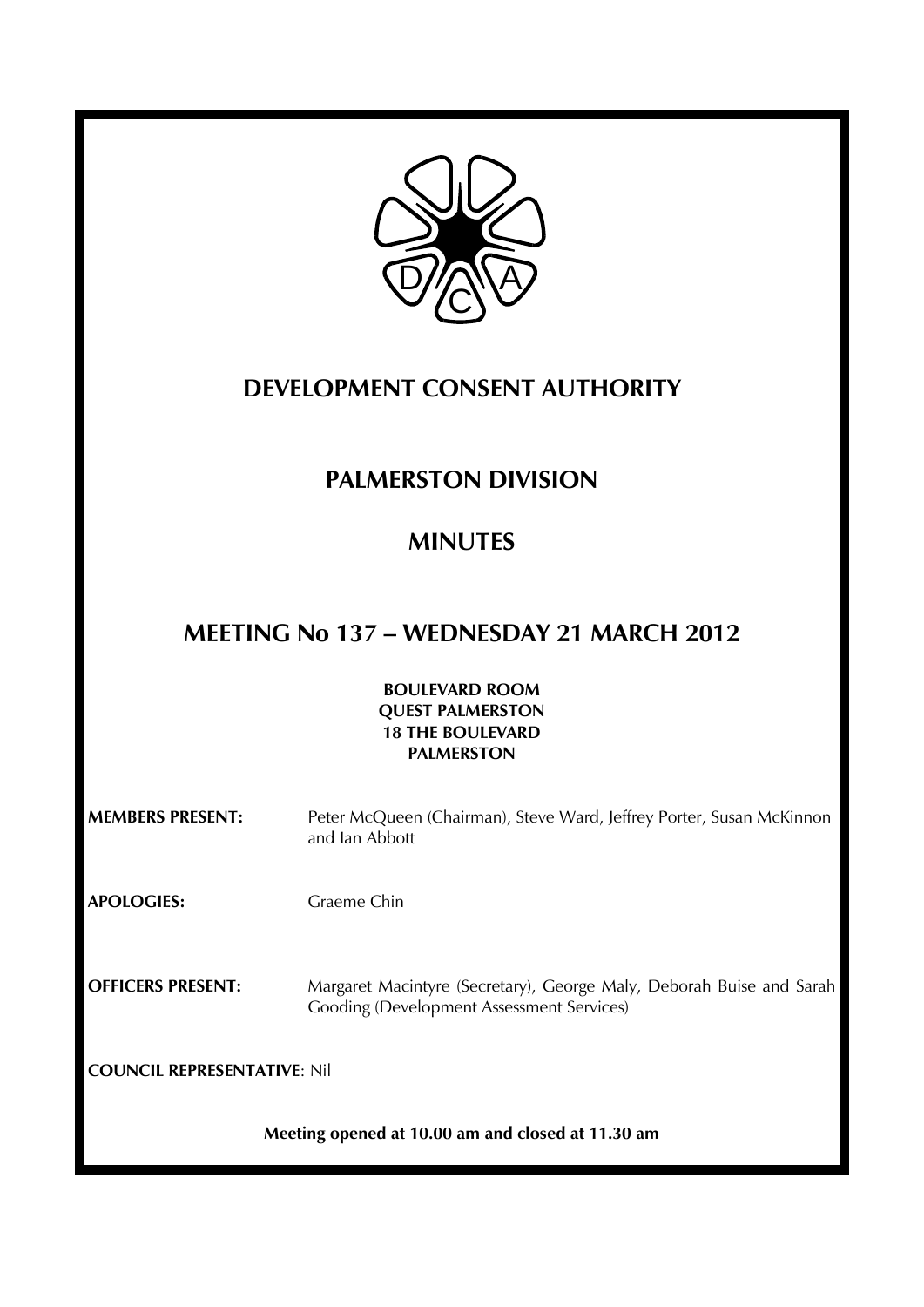**THE MINUTES RECORD OF THE EVIDENTIARY STAGE AND THE DELIBERATIVE STAGE ARE RECORDED SEPARATELY. THESE MINUTES RECORD THE DELIBERATIVE STAGE. THE TWO STAGES ARE GENERALLY HELD AT DIFFERENT TIMES DURING THE MEETING AND INVITEES ARE PRESENT FOR THE EVIDENTIARY STAGE ONLY.** 

# **ITEM 1 3 X 3 BEDROOM MULTIPLE DWELLINGS IN 3 X 2 STOREY BUILDINGS PA2012/0047 LOT 10647 (21) HENSCHKE STREET, TOWN OF PALMERSTON APPLICANT DPL DEVELOPMENTS PTY LTD**

 Mr Darron Lyons (The Red Shed) attended and tabled a copy of the plans that have been approved as complying with the Bellamack Design Guidelines.

 Submitters Mr Alan and Mrs Joanna Taylor attended but had to leave the meeting before the application was heard. Mr & Mrs J Taylor tabled advice and a request to the authority prior to leaving the meeting.

**RESOLVED** That, pursuant to section 53(b) of the *Planning Act*, the Development Consent **24/12** Authority alter the proposed development and consent to the proposed development as altered to develop Lot 10647 (21) Henschke Street, Town of Palmerston for the purpose of a  $3 \times 3$  bedroom multiple dwellings in  $3 \times 2$  storey buildings, subject to the following conditions:

#### **CONDITION PRECEDENT**

- 1. Prior to the commencement of works a full set of amended plans to the satisfaction of the consent authority must be submitted to and approved by the consent authority. When approved, the plans will be endorsed and will then form part of the permit. The plans must be generally in accordance with the plans submitted with the application but modified to show:
- A fence / wall around the 3.5m x 3.5m electricity easement located along the Henschke Street frontage, leaving the front boundary clear for access purposes, meeting the requirements of Power and Water Corporation.
- 2. Prior to the commencement of works, a schematic plan demonstrating the onsite collection of stormwater and its discharge into the City of Palmerston's underground stormwater drainage system shall be submitted to and approved by the City of Palmerston, to the satisfaction of the consent authority. The plan shall include details of site levels and Council's stormwater drain connection point/s. The plan shall also indicate how stormwater will be collected on the site and connected to Council's stormwater system.

#### **GENERAL CONDITIONS**

- 3. The works carried out under this permit shall be in accordance with the drawings endorsed as forming part of this permit.
- 4. Any developments on or adjacent to any easements on site shall be carried out to the requirements of the relevant service authority to the satisfaction of the consent authority.

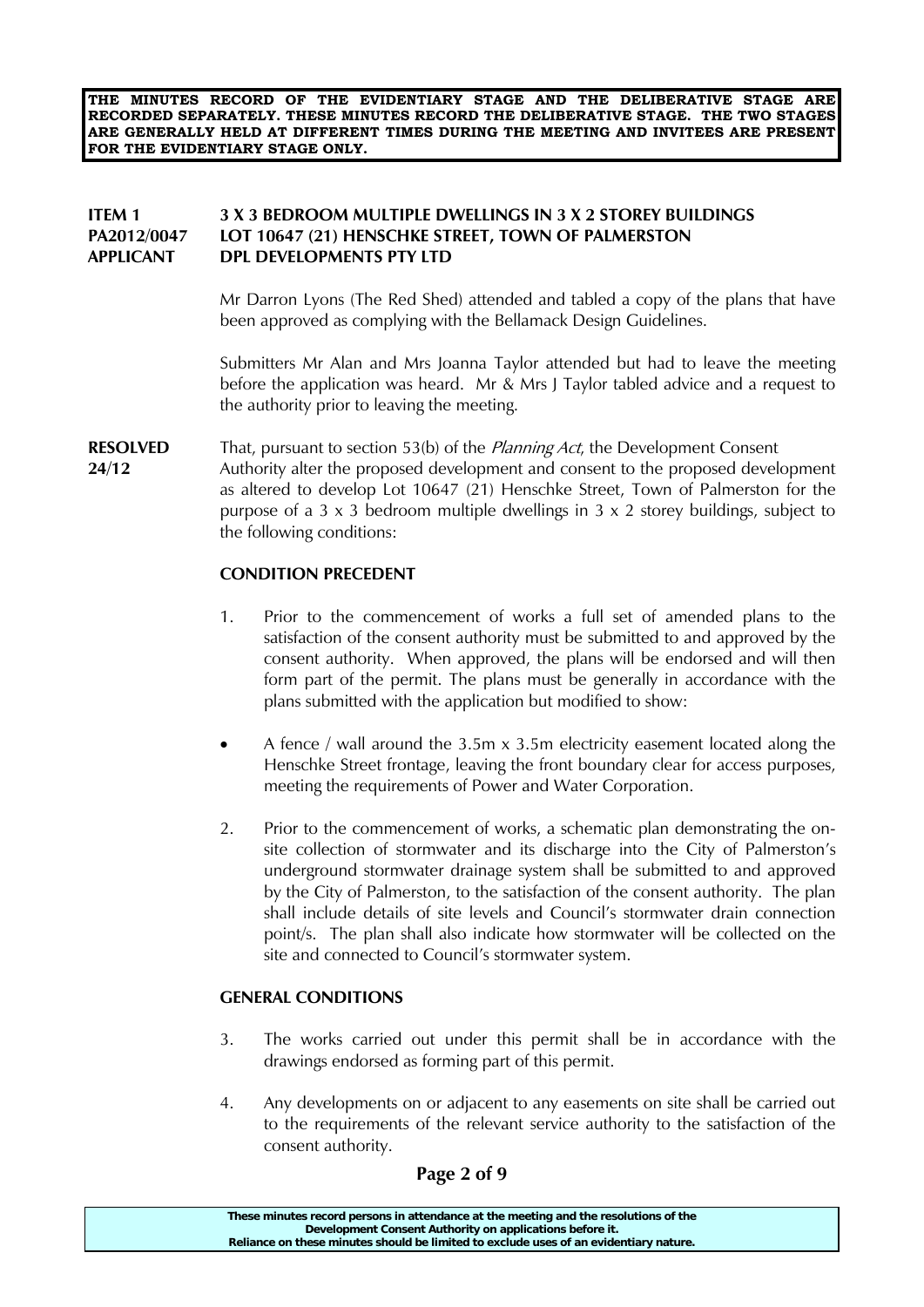- 5. Storage for waste disposal bins is to be provided to the requirements of City of Palmerston to the satisfaction of the consent authority.
- 6. No fence, hedge, tree or other obstruction exceeding a height of 0.6m is to be planted or erected so that it would obscure sight lines at the junction of the driveway and the public street.
- 7. The owner shall:
- (a) remove disused vehicle and/ or pedestrian crossovers;
- (b) provide footpaths/ cycleways;
- (c) collect stormwater and discharge it to the drainage network; and
- (d) undertake reinstatement works;

 all to the technical requirements of and at no cost to the , City of Palmerston, to the satisfaction of the consent authority.

- 8. The owner of the land must enter into agreements with the relevant authorities for the provision of water supply, drainage, sewerage facilities and electricity, gas and telecommunication services to the land shown on the endorsed plan in accordance with the authorities' requirements and relevant legislation at the time.
- 9. Before the use/occupation of the development starts the landscaping works shown on the endorsed plans must be carried out and completed to the satisfaction of the consent authority.
- 10. The landscaping shown on the endorsed plans must be maintained to the satisfaction of the consent authority, including that any dead, diseased or damaged plants are to be replaced.

# **NOTES:**

- 1. This permit will expire if one of the following circumstances applies:
- (a) the use is not started within two years of the date of this permit: or
- (b) the development is not completed within four years of the date of this permit.

 The consent authority may extend the periods referred to if a request is made in writing before the permit expires.

- 2. This development permit does not grant "building approval" for the proposed structure. The Building Code of Australia requires that certain structures within 900mm of a boundary meets minimum fire resistance level requirements and you are advised to contact a registered private Building Certifier to ensure that you have attained all necessary approvals before commencing demolition or construction works.
- 3. The Power and Water Corporation advises that the Water and Sewer Services Development Section (landdevelopmentnorth@powerwater.com.au) and Power Network Engineering Section (powerconnections@powerwater.com.au) should be contacted via email a minimum of 1 month prior to construction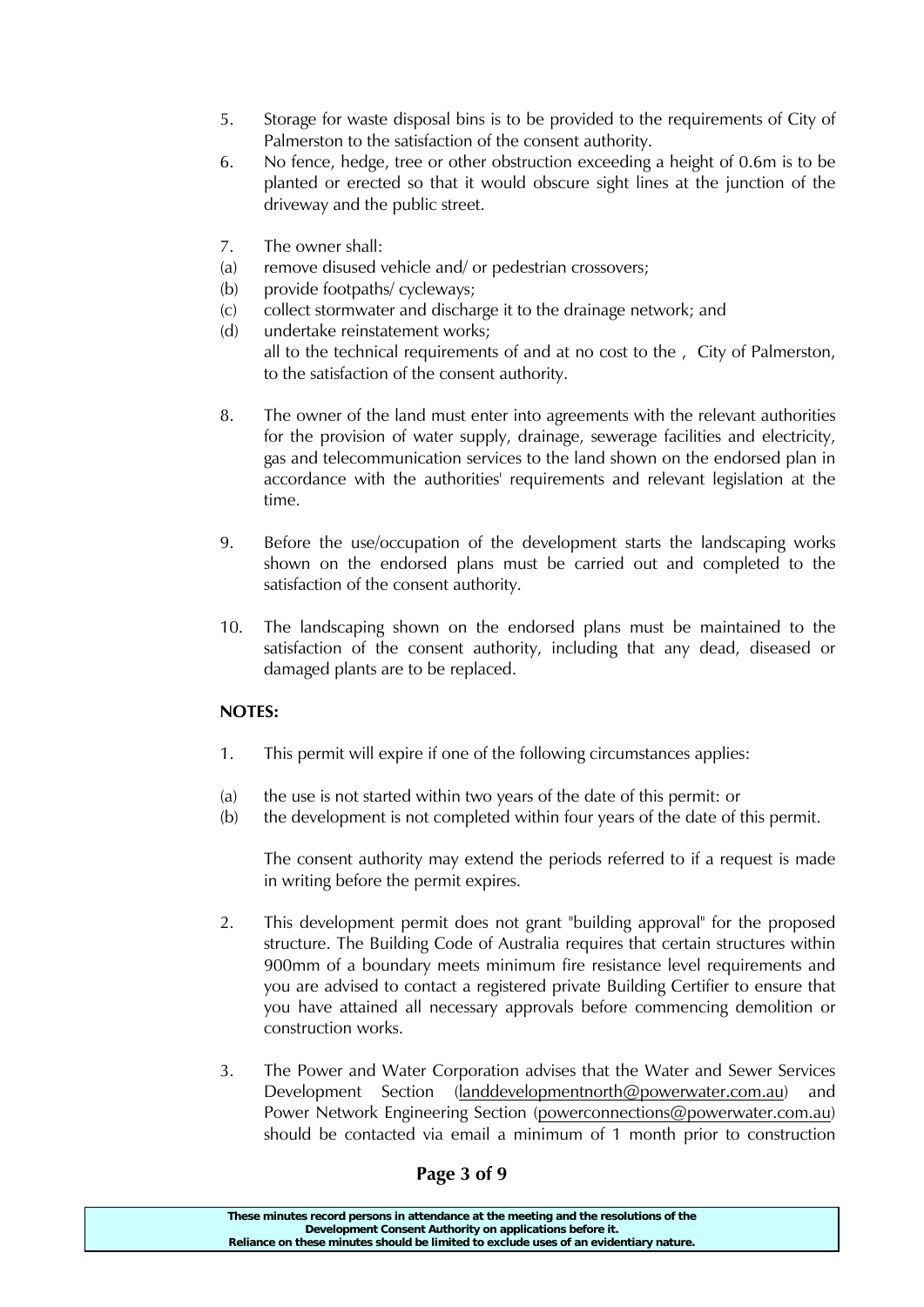works commencing to determine the Corporation's servicing requirements, and the need for upgrading of on-site and/or surrounding infrastructure.

#### **REASONS FOR THE DECISION**

1. Pursuant to Section 51(a) of the *Planning Act*, the consent authority must take into consideration the planning scheme that applies to the land to which the application relates.

 The proposed development is consistent with the primary purpose of Zone MD (Multiple Dwelling Residential) to provide for a range of housing options.

 A variation to Clause 7.3.2 (Distance between Residential Buildings on One Site) of the NT Planning Scheme is supported as only two (2) small sections of the required internal separation distances are encroached upon. As these are at ground level only, are not habitable rooms and are set away from the property boundaries, impact upon the neighbouring amenity is considered unlikely.

2. Pursuant to Section 51(h) of the *Planning Act*, the consent authority must take into consideration the merits of the proposed development as demonstrated in the application.

 The proposed dwellings are of a custom design, with dynamic and modern features, which will make them aesthetically pleasing while adding to street appeal. The development will offer modern, stylish and new additional housing for people looking to move into the area.

**ACTION:** Notice of Consent and Development Permit

#### **ITEM 2 SUBDIVISION TO CREATE 3 LOTS PA2012/0067 LOT 9765 (50) UNIVERSITY AVENUE, TOWN OF PALMERSTON APPLICANT CIC AUSTRALIA - ELTON CONSULTING**

 Ms Wendy Smith (Elton Consulting), Mr Geoff Smith and Mr Jeremy Clark (CIC Australia) attended.

The applicant tabled a subdivision plan – 2 pages.

 Submitters:- Mr Kevin Kennedy (Durack Residents Group (DRG)), Mr James Toner and Ms Cheryl Dennis attended.

Documents tabled by DRG:-

- A disc containing further documents tabled by DRG at this meeting except correspondence from the MLA's;
- Summary to DCA hearing of proposed CDU Palmerston subdivision 1 page;
- CDU Council meeting minutes extracts referencing Palmerston Land Development – 9 pages;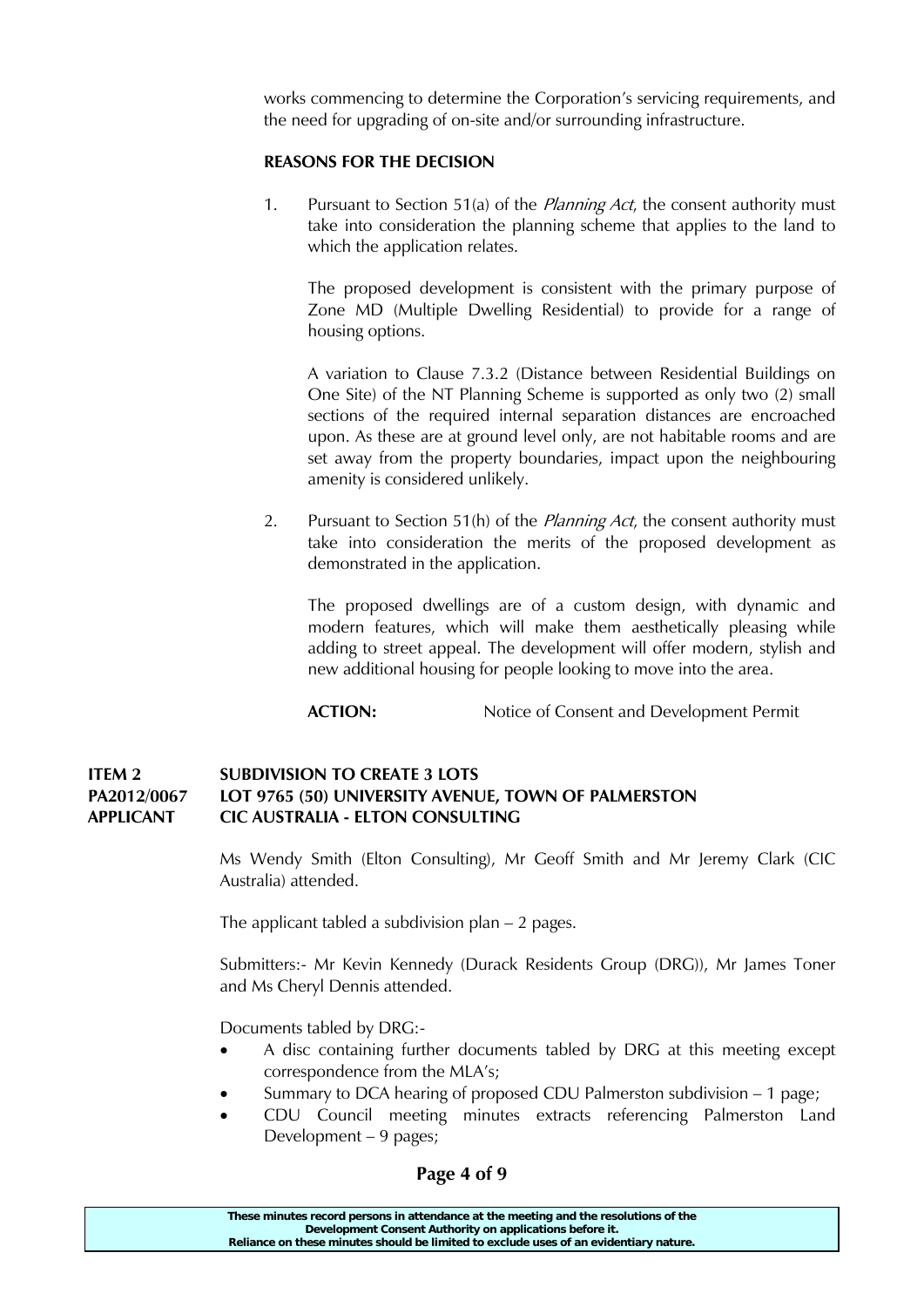- The future of Charles Darwin University Palmerston Campus 2012 9 pages;
- Correspondence from Terry Mills MLA dated 21 March 2012; and
- Correspondence from Gerry Wood MLA dated 16 March 2012.

Interested parties in attendance:- Mr Ross Bohlin MLA and Ms Margaret Clinch (PLan).

**RESOLVED** That, pursuant to section 46(4)(b) of the *Planning Act*, the Development Consent **25/12** Authority defer consideration of the application to develop Lot 9765 (50) University Avenue, Town of Palmerston for the purpose of subdivision to create 3 lots to require the applicant to provide the following additional information that the Authority considers necessary in order to enable the proper consideration of the application:

- Evidence of lawful access to each lot from a public road; and
- Written confirmation from Charles Darwin University as owners of the land confirming its support for the boundaries as proposed for Lot A of the subdivision that the area retained by Charles Darwin University is adequate for its future requirements.

#### **REASONS FOR THE DECISION**

1. Pursuant to Section 51(a) of the *Planning Act*, the consent authority must take into consideration the planning scheme that applies to the land to which the application relates.

 In consideration of the proposed subdivision, the Authority requires the applicant to provide evidence of legally enforceable access to each lot from a public road in order to ensure that each lot when subdivided has access and egress to a public road.

 Written confirmation from Charles Darwin University for the proposed subdivision is necessary to address the community's concerns about the University's capacity to expand within the proposed Lot A so it can meet future educational needs of residents in the Palmerston and Rural Areas.

#### **ACTION:** Advice to Applicant

**RESOLVED** That, pursuant to section 86 of the *Planning Act*, the Development Consent Authority **26/12** delegate to the Chairman the power under section 53 of the Act to determine the application to develop Lot 9765 (50) University Avenue, Town of Palmerston for the purpose of subdivision to create 3 lots subject to receipt of the additional information that the Authority required the applicants to submit.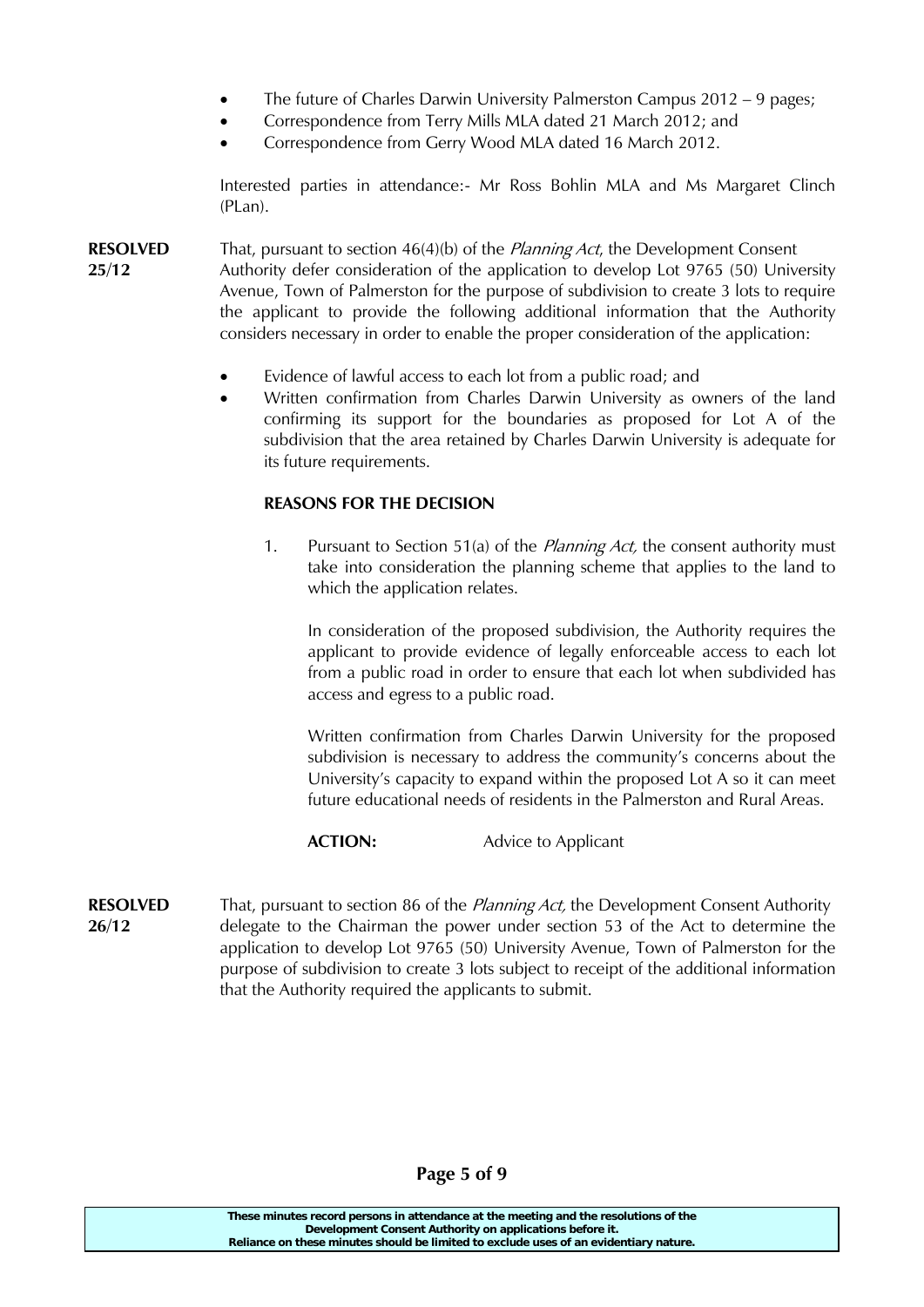# **ITEM 3 6 X 3 BEDROOM MULTIPLE DWELLINGS IN 3 X 2 STOREY BUILDINGS PA2011/0805 LOT 10205 (11) ANNUNCIATA STREET, TOWN OF PALMERSTON APPLICANT N.T. CONSULTING ENGINEERS**

Mr Brian Clohsey (owner) attended.

**RESOLVED** That the Development Consent Authority vary the requirements of Clause 7.3 **27/12** (Building Setbacks of Residential Buildings) of the NT Planning Scheme, and pursuant to section 53(a) of the *Planning Act*, consent to the application to develop Lot 10205 (11) Annunciata Street, Bellamack, Town of Palmerston, for the purpose of  $6 \times 3$ bedroom multiple dwellings in  $3 \times 2$  storey buildings subject to the following conditions:

# **CONDITION PRECEDENT**

1. Prior to the commencement of works, a schematic plan demonstrating the onsite collection of stormwater and its discharge into the City of Palmerston's underground stormwater drainage system shall be submitted to and approved by the City of Palmerston, to the satisfaction of the consent authority. The plan shall include details of site levels and Council's stormwater drain connection point/s. The plan shall also indicate how stormwater will be collected on the site and connected to Council's stormwater system.

# **GENERAL CONDITIONS**

- 2. Works carried out under this permit shall be in accordance with the drawings endorsed as forming part of this permit.
- 3. The development as shown on the endorsed plans must not be altered without the further consent of the consent authority.
- 4. Any developments on or adjacent to any easements on site shall be carried out to the requirements and satisfaction of the relevant service authority at no cost to the relevant service authority.
- 5. The owner of the land must enter into agreements with the relevant authorities for the provision of water supply, sewerage facilities and electricity services to the land shown on the endorsed plans in accordance with the authorities' requirements and relevant legislation at the time.
- 6. Before the use of the development starts the landscaping works shown on the endorsed plans must be carried out and completed to the satisfaction of the consent authority.
- 7. The landscaping shown on the endorsed plans must be maintained to the satisfaction of the consent authority, including that any dead, diseased or damaged plants are to be replaced.
- 8. Before the use of the development starts, the areas set-aside for the parking of vehicles and access lanes as shown on the endorsed plans must be:

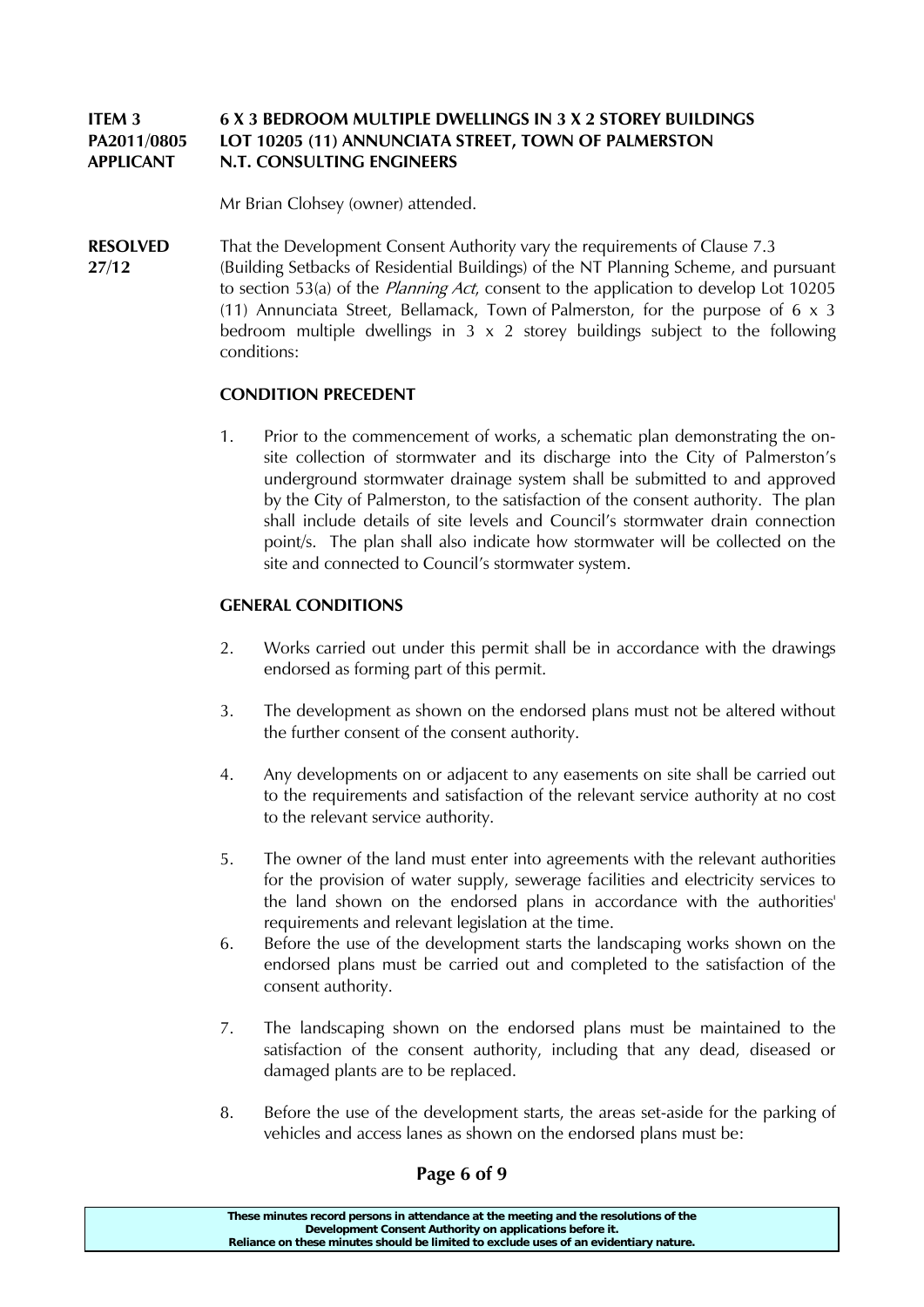- (a) constructed;
- (b) properly formed to such levels that they can be used in accordance with the plans;
- (c) surfaced with an all-weather-seal coat;
- (d) drained;
- (e) line marked to indicate each car space and all access lanes; and
- (f) clearly marked to show the direction of traffic along access lanes and driveways;

 to the satisfaction of the consent authority. Car spaces, access lanes and driveways must be kept available for these purposes at all times.

- 9. Waste bin storage shall be provided to the requirements of City of Palmerston to the satisfaction of the consent authority.
- 10. No fence, hedge, tree or other obstruction exceeding a height of 0.6m is to be planted or erected so that it would obscure sight lines at the junction of the driveways and the public street.
- 11. The kerb crossovers and driveways to the site approved by this permit are to meet the technical standards of Palmerston City Council, to the satisfaction of the consent authority. and The owner shall:
- a) remove disused vehicle and / or pedestrian crossovers;
- b) provide footpaths / cycleways;
- c) collect stormwater and discharge it to the drainage network; and
- d) undertake reinstatement works; all to the technical requirements of and at no cost to the City of Palmerston, to the satisfaction of the consent authority.
- 12. Soil erosion and dust control measures must be employed throughout the construction stage of the development to the satisfaction of the consent authority.
- 13. All air conditioning condensers are to be appropriately screened from public view, located so as to minimise thermal and acoustic impacts on neighbouring properties and condensate disposed of to ground level in a controlled manner to the satisfaction of the consent authority.
- 14. All balconies are to be internally drained and discharge is to be disposed of at ground level and in a manner consistent with stormwater disposal arrangements for the site to the satisfaction of the consent authority.
- 15. All pipes, fixtures, fittings and vents servicing any building on the site must be concealed in service ducts or otherwise hidden from view to the satisfaction of the consent authority.

# **NOTES:**

- 1. This permit will expire if one of the following circumstances applies:
- (a) the use is not started within two years of the date of this permit: or

# **Page 7 of 9**

| These minutes record persons in attendance at the meeting and the resolutions of the  |
|---------------------------------------------------------------------------------------|
| Development Consent Authority on applications before it.                              |
| Reliance on these minutes should be limited to exclude uses of an evidentiary nature. |
|                                                                                       |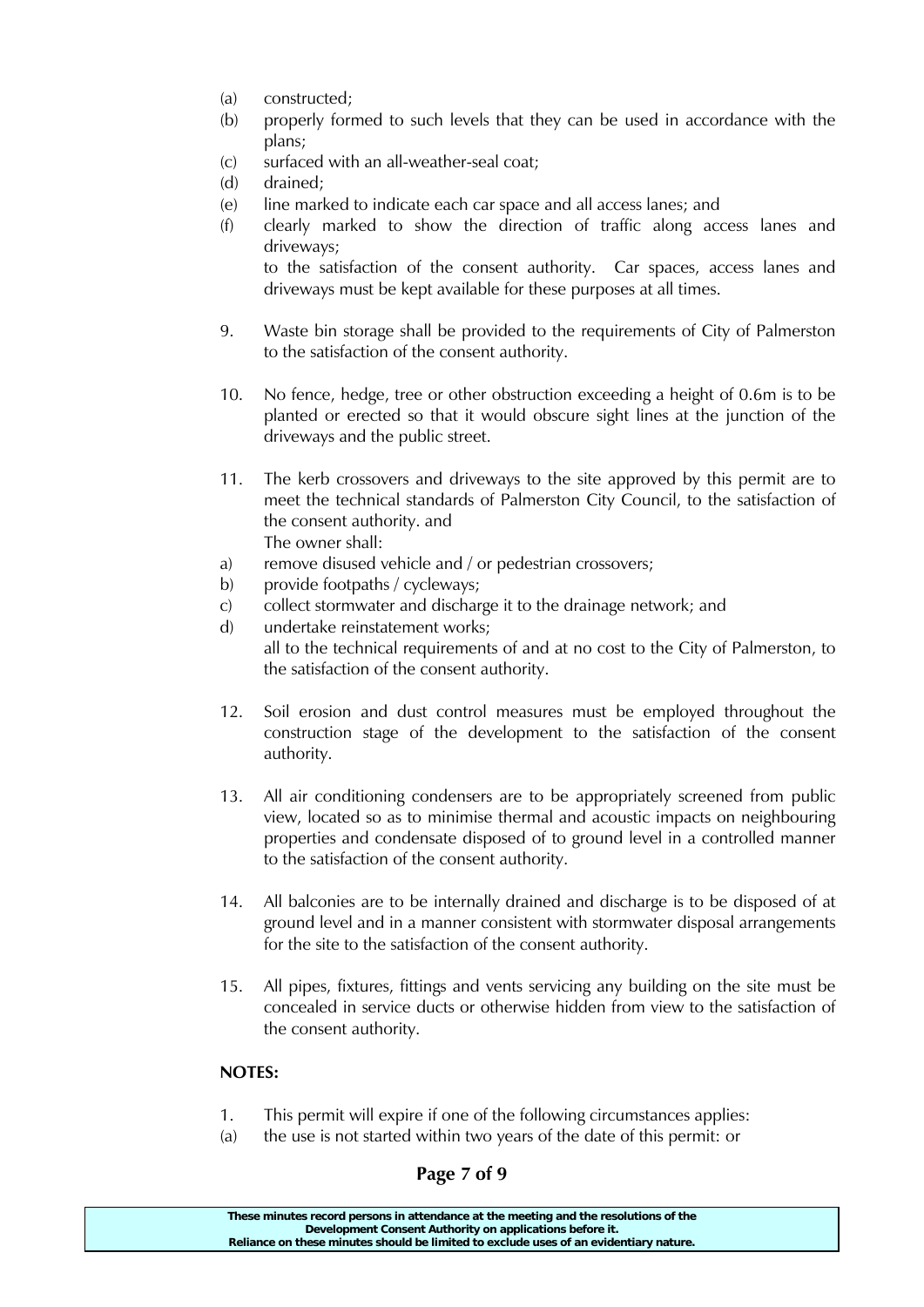- (b) the development is not completed within four years of the date of this permit. The consent authority may extend the periods referred to if a request is made in writing before the permit expires.
- 2. This development permit does not grant "building approval" for the proposed structure. The Building Code of Australia requires that certain structures within 900mm of a boundary meets minimum fire resistance level requirements and you are advised to contact a registered private Building Certifier to ensure that you have attained all necessary approvals before commencing demolition or construction works.
- 3. The Power and Water Corporation advises that the Water and Sewer Services Development Section (landdevelopmentnorth@powerwater.com.au) and Power Network Engineering Section (powerconnections@powerwater.com.au) should be contacted via email a minimum of 1 month prior to construction works commencing to determine the Corporation's servicing requirements, and the need for upgrading of on-site and/or surrounding infrastructure.

# **REASONS FOR THE DECISION**

1. Pursuant to Section 51(a) of the *Planning Act*, the consent authority must take into consideration the planning scheme that applies to the land to which the application relates.

 The proposed development is consistent with the primary purpose of Zone MD (Multiple Dwelling Residential) to provide for a range of housing options.

 A variation to Clause 7.3 (Building Setbacks of Residential Buildings) of the NT Planning Scheme for a minimum front setback distance of 4.3 m, where 6m is required by the Scheme due to Flynn Street being the frontage, is granted as:

- the development will not result in adverse effects of building massing when viewed from adjoining land and the street as it is divided into 3 buildings, spaced 5m apart, has adequate setbacks of 6m to the secondary street boundary, 6m to the eastern side boundary and 7.8m to the western side boundary;
- it unlikely to lead to undue overlooking over adjoining properties as the balconies and verandah's are located on the eastern side of the property, opposite a public park and have been setback 6m from the eastern side boundary;
- breeze penetration will be encouraged through and between the 3 buildings on site; and
- safer traffic movements are provided by locating the properties entry access off Annunciata Street and by doing so the access will not be opposite a public road intersection, as it would be if the property access was via Flynn Circuit.